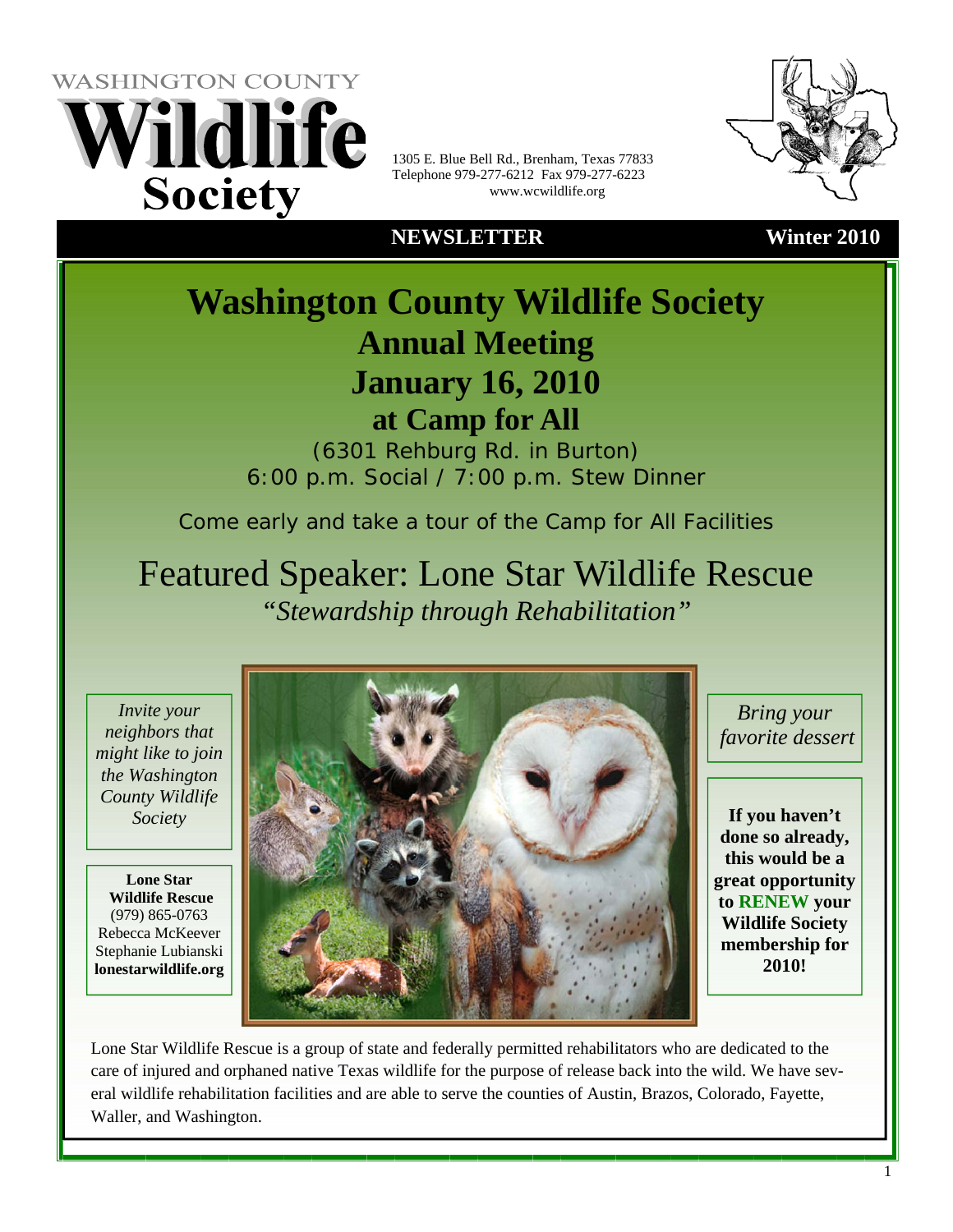# **WASHINGTON COUNTY Wildlife Society Wildlife Society**

### *OFFICERS for 2009:*

Richard Thames, Society President, (979), 278-3053 John Anderson, Vice-Director, (979) 289-0041 Tom Yates, Society Treasurer, (979) 836-7941 Judy Deaton, Society Secretary, (936) 878-9900

### *WMA DIRECTORS for 2009:*

**Greenvine WMA**  Brian Burke, Director, (979) 836-5258, gaelbrian@hotmail.com Robert Lehmann, Vice-Director, (979) 421-0520,

rlehmanndeer@yahoo.com

### **Sun Oil Field WMA**

Colby Finke, Director, (979) 836-1041 Clint Duch, Vice-Director, (979) 277-5109

#### **Rocky Creek WMA**

John Anderson, Director, (979) 289-0041, sjanders@airmail.net Waldo Nienstedt, Vice-Director, (979) 289-2393

#### **Post Oak WMA**

Judith Deaton, Director, (936) 878-9900, Judith\_deaton@yahoo.com Debbie Wellmann, Vice-Director, (979) 277-3740, debbiew@brenhamisd.net

#### **Sandtown WMA**

Wes Davenport, Director, (979) 278-3220, wesdaven@industryinet.com Richard Thames, Vice-Director, (979) 278-3053, rbthames@industryinet.com

**Mt. Vernon WMA**  Greg Schomburg, Director, (979) 836-2568

**New Years Creek WMA**  Jack Taylor, Director, (936) 878-9942, jackandsandy@wildblue.net

Tom Yates, Vice-Director, (979) 836-7941, tmy@hughes.net

### *RESOURCE CONTACTS:*

Larry Pierce, County Extension Agent-Agriculture/ Natural Resources, (979) 277-6212, lw-pierce@tamu.edu

Stephanie McKenzie Damron, TPWD Wildlife Biologist, (979) 277-6297, slmckenzie05@sbcglobal.net

Gael Burke, WCWS Office Secretary (979) 836-5258, gullywiatt@gmail.com Veronica O'Donnell, NRCS, (979) 830-7123 ext. 3,

veronica.odonnell@tx.usda.gov

Alan Lee, Game Warden, (979) 412-3140 Operation Game Thief, (800) 792-4263

*This Newsletter printed entirely on recycled paper.* 

## **President's Remarks**

 $\mathbf \mathbf{L}$  he season is upon us when we reflect on the events of the past year, and perhaps *resolve* to make certain commitments to better ourselves in the coming new year. Why not set a goal to spend more time with our families and friends outdoors learning how to live with the creatures that live around us.



*Richard Thames Society President for 2010* 

Commit to a wildlife plan. To be a good steward of the land and help enhance wildlife around us, a wildlife plan is an excellent tool. The great thing about being a member of the Wildlife Society is the availability of resources. At WCWS we have three excellent advisors: County Extension Agent, Larry Pierce, Texas Parks & Wildlife Biologist, Stephanie Damron, and Veronica O'Donnell, District Conservationist with NRCS. These resources can help you set your goals for the year. Your WCWS Directors and Vice-Directors can also assist you finding the resources you need.

I would like to thank the directors from 2009 for their involvement and input into the Wildlife Society. Our sincere appreciation and a pat on the back goes to Weldon Moeller, Mike Busby, and Ralph Lilly. We are pleased that several Directors remain with the Society and new additions for 2010 are Robert Lehmann, Clint Duch, and Debbie Wellmann. We appreciate your resolution to make the Wildlife Society all it can be in the new year! *(See WMA Directors list for 2010 at left)* 

There are many outlets for getting out and appreciating the beauty around us. Go ahead, make the effort in 2010!

## A RESOLVE

For Every Morning of the New Year will this day try to live a simple *cosincere* and Sserene life as repelling promptly every thought of discontent, anxiety, discourage ment, impurity and self-seeking ocultivating cheerfulness a magnanimity, charity, and the habit of holy silence o exercising economy in expenditure, carefulness in conversation diligence in appointed service, fidelity to every trust and a child-like trust in God

From a Calendar by Bishop John H. Vincent

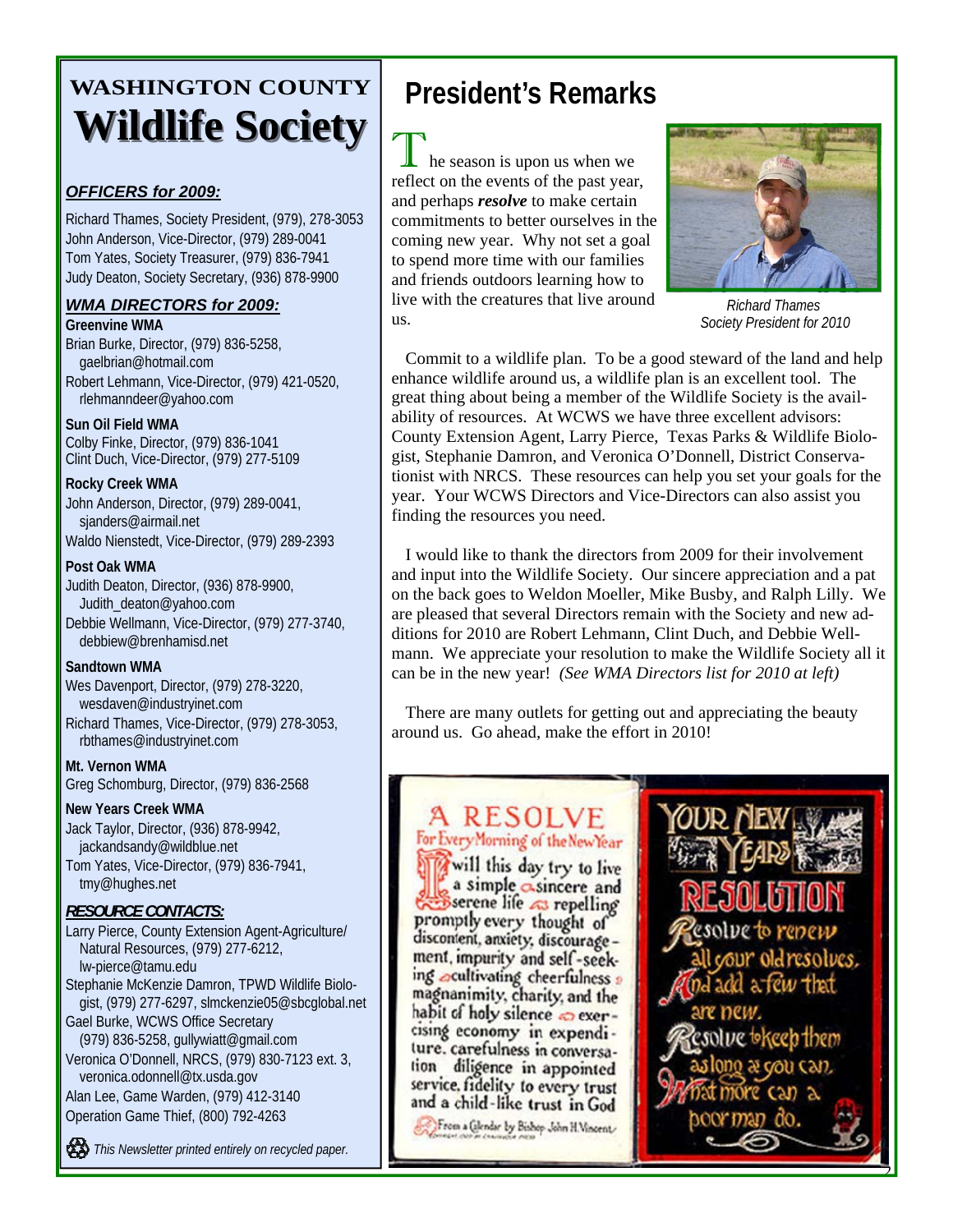## **Getting Ready for Purple Martins**

By Stephanie Damron, TPWD Biologist

urple Martins are attractive songbirds which have entertained country residents for countless hours with their singing and activities near their nests. They have spent hundreds of years in association with people and depend upon them to provide nest houses. They are a very popular songbird in Texas.

Purple Martins leave Texas in late summer and early fall for their South American winter grounds. They spend their winter foraging on insects over tropical landscapes and roost in massive concentrations at night. When they leave the roost site, the large number of birds can be observed on weather radars.

Small groups of adult males start returning from their winter homes in South America during January. They will be followed weeks later by adult females. Younger birds will start arriving later in the spring. **Will you be ready for them**?

Helpful hints to get you started are listed below from the Purple Martin Conservation Association www.purplemartin.org and the Texas Parks and Wildlife Department (The Purple Martin and its Management in Texas – booklet W7100-254).

**Location for housing**: Center of largest open spot available and about 30-120 feet from buildings. Nest houses should be no closer than 60 feet from trees. House placement near lakes or streams is preferred.

**Poles**: Nest houses should be placed on poles that telescope, or are equipped with a winch or lanyard to lift housing vertically 10-20 feet above the ground. This allows for weekly nest checks to take care of problems.

**Housing**: Can be natural or plastic gourds, or bird houses. Rooms in the bird houses should be at least 7 inches wide, 6 inches high and 12 inches deep. Gourds should be 8-13 inches in diameter. Martin managers have found that the traditional 6"X6"X6" rooms were too small for 2 adults and 5 babies and many people are switching to the larger room formats.

**Entrance Holes**: Construct 2-1/8 inch diameter entrances 1 inch above the floor.

**How many rooms**? Housing should provide at least 4 rooms because martins are social birds and are not likely to use sites with less housing.

**Predators**: Fire ants, snakes and raccoons are serious predators of martins and the poles under the houses should be equipped with animal climbing barriers.

*(Continued on page 4)* 

# Texas Master Naturalist

### **Gideon Lincecum Chapter**

**Texas Master Naturalist**™ **Training Class Gideon Lincecum Chapter**

o you have a love of the natural world and wish to help conserve the environment of this wonderful state of Texas for our future and that of our children?

The Gideon Lincecum Chapter of Texas Master Naturalist™, which includes Austin, Colorado, Fayette, Lee and Washington counties, announces its new training class: February 6, 2010 to May - Monday evenings, from 6 to 9 p.m. at a venue to be announced shortly. One or two field trips form an integral part of training and are held on Saturdays.

The state-wide Texas Master Naturalist™ volunteers are supported by Texas AgriLife Extension Service and the Texas Parks and Wildlife Department in their training and in their subsequent endeavors to restore and conserve native wildlife, habitat and historic natural areas through education, outreach to the community, and through their many local service projects.

Initial certification as a Texas Master Naturalist requires the completion of 40 hours of instruction, 40 hours of volunteer service, and 8 hours of advanced training. To re-certify annually, volunteers dedicate at least 40 hours of volunteer service and 8 hours of advanced training. The chapter has a training fee of \$150 per person, which is reduced for couples sharing text and materials to \$250.

Class sessions include geology, ecology concepts, aquatic systems, hydrology and soils, weather and climate, forest, rangeland, and information about species of plants and animals relevant to our area.

This year, we plan to introduce an archeology session. For an application, or to receive more information about the program, please contact Judy Deaton at 936-878-9900 or by e-mail judith\_deaton@yahoo.com . You can visit our chapter web site: http://gideonlincecum.org , or learn more about Texas Master Naturalist™ at http://masternat uralist.tamu.edu.

## **Management Tip of the Month**

rescribed burning benefits more wildlife species than does almost any other habitat management technique. It sets back plant succession, returns nutrients to the soil, and creates a mosaic of habitat types. This encourages plant diversity for deer, quail, doves and turkeys. Before you begin a burn program, be sure you know about all state and local ordinances and obtain the required permits.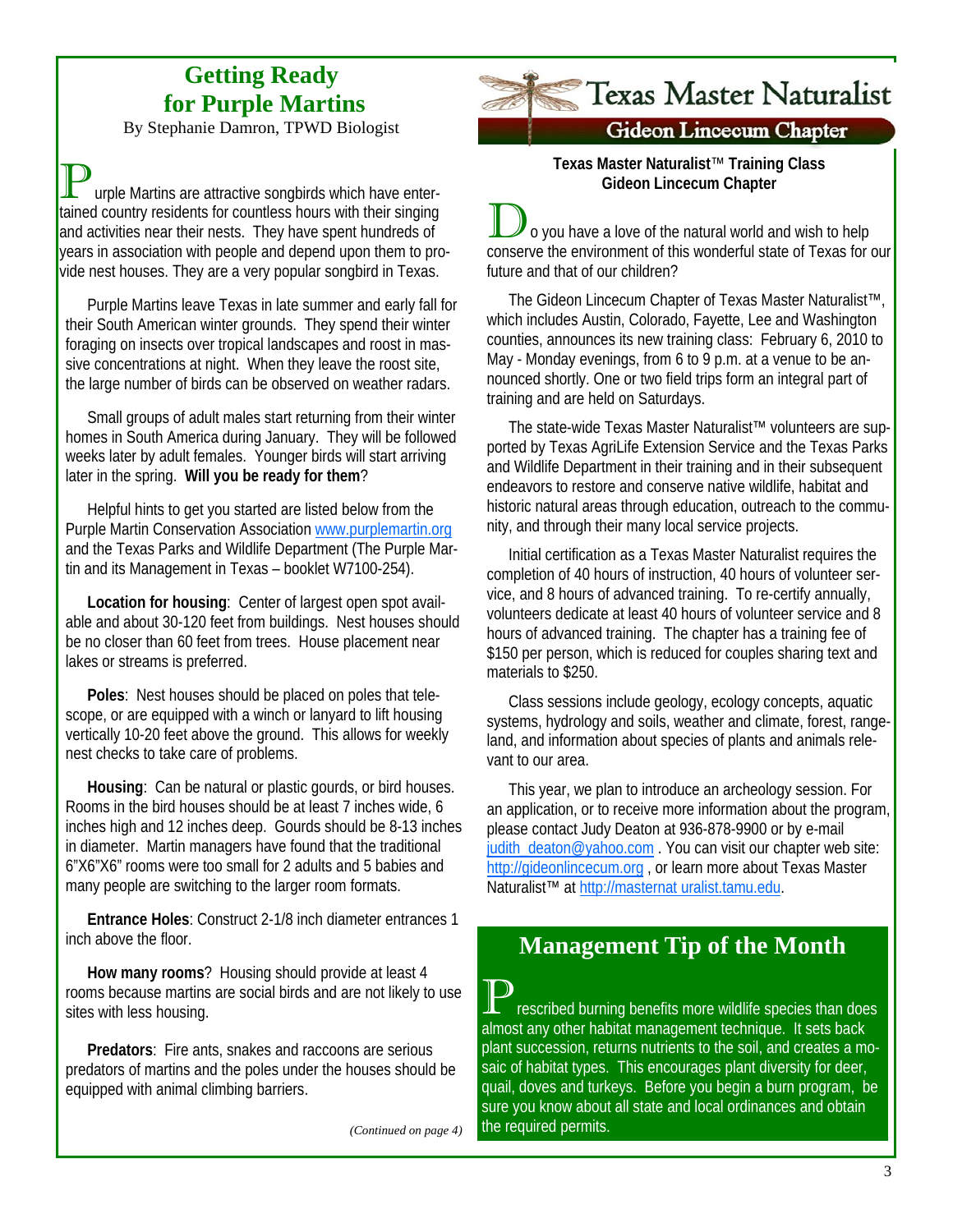## **Animal group names**

**ants**: nest, army, colony, swarm **asses:** pace, herd, drove **beavers:** family, colony **bees:** grist, swarm, nest, hive **boars:** sounder, singular **buffalo:** herd, troop, gang, obstinancy **butterflies:** flutter **buzzards:** wake **cats:** clowder, cluster, glaring, pounce **caterpillars:** army **cattle:** drove, herd **chickens:** brood, peep **cockroaches**: intrusion **cormorants:** gulp **cows:** kine **crows:** murder **deer:** herd **dogs:** pack **doves:** arc, dule, flight, pitying **ducks:** paddling, flock, raft **eagles:** aerie, convocation **emus:** mob **fish:** school, shoal, haul, catch **flies:** swarm, cloud, business

**foxes:** leash, skulk, troop **frogs:** army **geese:** gaggle, skein **gnats:** swarm, cloud, horde **goats:** flock, herd, tribe, trip **goldfish:** troubling **grasshoppers:** cloud **gulls:** colony **hares:** down, husk **hawks:** boil, cast, kettle **herons:** sedge, siege **horses:** herd, band, string, team, stable **hounds:** mute, brace, pack **jays:** band, party, scold **larks:** exaltation **lizards:** lounge **mice:** nest **moles:** labor **mules:** barren, span **otters:** romp **oxen:** team, yoke, drove **owls:** parliament, pandemonium **pheasants:** bouquet, nye **pigs:** drift, drove, sounder

**porcupines:** prickle **quail:** bevy, covey **rabbits:** nest, warren **raccoons:** gaze **rattlesnakes:** rhumba **ravens:** unkindness **sheep:** flock, pack, hurtle **snakes:** bed, knot, den, pit **sparrows:** host spiders: clutter **squirrels:** dray, scurry **starlings:** chattering, murmuration **storks:** mustering **swallows:** flight **swans:** bevy, herd, bank, wedge, flight **swine:** sounder, drift, herd **toads:** nest, knot **trout:** hover **turkeys:** rafter **turtles:** bale, dole **weasels:** pack, colony **wolves:** pack, rout **woodpeckers:** descent



**Gulp!** *What do you call it when cormorants congregate?*

### **Upcoming Extension Educational Programs**

**January 15, 2010—Multi-County Fruit Tree Program**—Winedale Historical Complex. Monte Nesbitt, Extension Horticulture Specialist, will cover a wide range of topics, including site and variety selection, planting and pruning of fruit trees. The agenda will also include some visual demonstrations of these practices in Winedale's orchard. Registration is from 1-1:30 pm and the program will run from 1:30 to approximately 5 pm. The registration fee is \$10.00 per person. Contact the Washington County Extension office at (979) 277-6212.

**January 23, 2010—Quail Workshop**—High Meadows Land & Cattle in Chappell Hill. Speakers include Johnny Kopycinski, a Chappell Hill rancher, Dr. Jim Cathey, Texas AgriLife Extension Service Wildlife Specialist, Stephanie Damron, Texas Parks and Wildlife Department , and Larry Pierce, Washington County Extension Agent. Please RSVP if you plan on attending to the Washington County office of Texas AgriLife Extension Service at (979)277-6212 by January 15, 2010. This program is being offered at no charge to the public by the Chappell Hill Wildlife Conservation Committee.

#### *(Continued from page 3)*

**Open House Date**: Housing should be ready for martin use in coastal Texas during January for sites which already have martins. Sites trying to attract martins should focus on attracting young males which will start arriving in March. Providing housing earlier than this allows for House Sparrows and starlings to occupy your bird houses/gourds before the martins arrive.

These were quick pointers to get you started. There are many issues you need to study in order to make sound decisions. Style of recommended housing and entrances vary depending on climates and competition for bird houses. Different styles of predator deterrents may be needed depending on which species are causing problems. Weekly nest checks are recommended to control serious problems before they destroy the martin colony.

If you would like to contact your local biologist, see our website at; http:// www.tpwd.state.tx.us/wildlifebiologist.

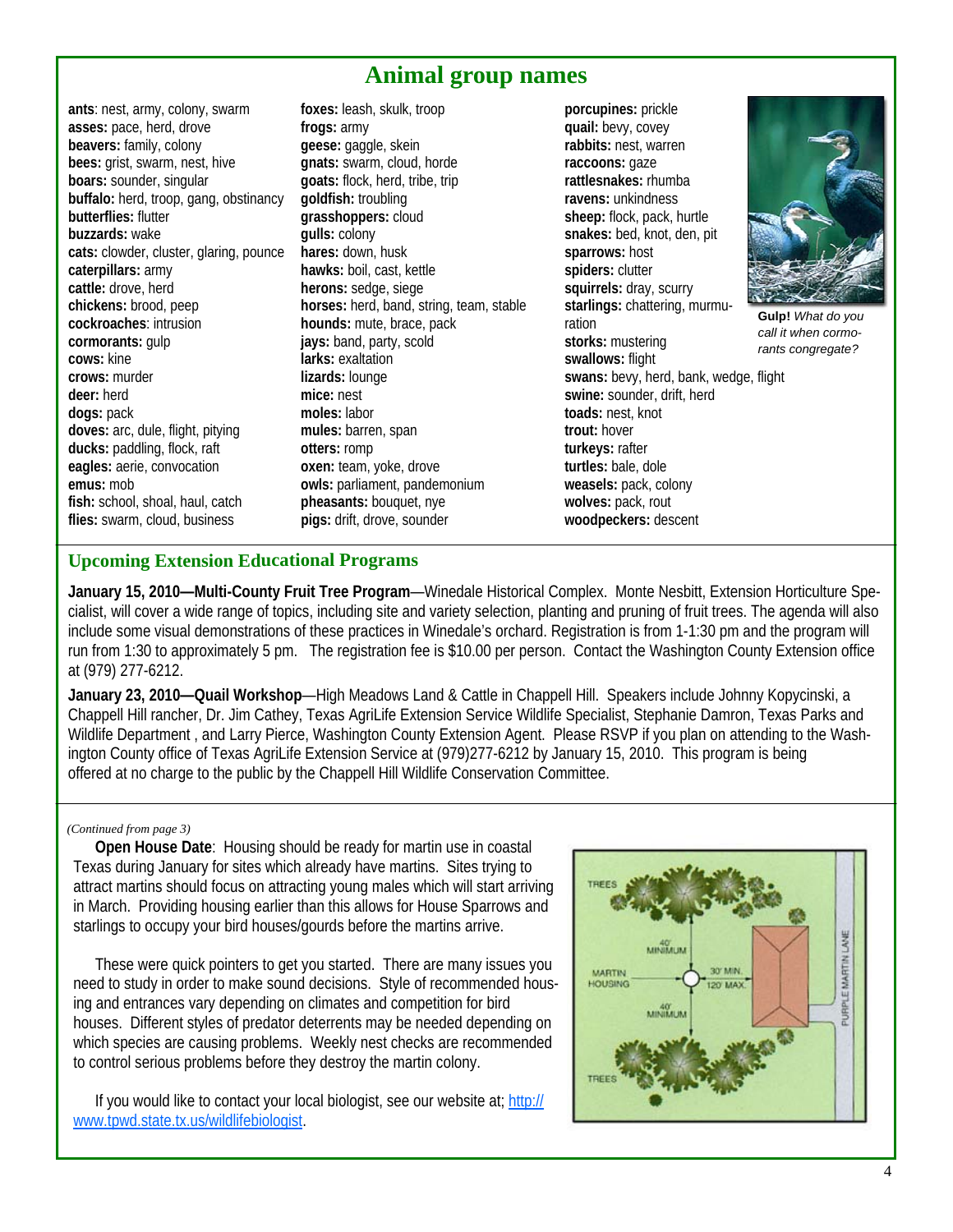### **The Future of Water**  *By Wes Davenport, Director, Sandtown WMA*

 $S$  ufficient potable water is considered to be the defining crisis of the Twenty-First Century. Most of us are aware that Atlanta, GA came very close to running out of water in 2007, but how bad was it really? Atlanta was down to a remaining water supply of 90 days with extreme conservation measures in place. Igor Shiklomanov, one of the world's leading hydrologists after studying mounds of data collected over many years, has concluded that: there will be a steadily narrowing gap between clean water supply and water demand, between water for drinking and water for food, for sanitation and for industry.

It is predicted that thirty-six states will face water shortages within 3 years and the cost of water will rise to frightening levels. So, how much water do we each need daily? The average person drinks about 1.5 gallon a day and uses 40 gallons for washing and flushing. Seems doable, doesn't it? However, in the USA the average daily use per person is 100 gallons and in Texas it is 200 gallons. Personal consumption is only part of the picture though. We, also, have to think about how much water is needed to grow and process our food. That number runs from 25 gallons for a single serving of rice to 1,320 gallons for a small steak. For those of you who enjoy a libation with your meal one glass of wine requires 66 gallons of water.

Adding everything up and including crops to clothe us as well as feed us, we need an average of 463,500 gallons of water a year per person. Here in North America, average availability of water is 2,377,530 gallons per person per year. Hot dog, we are in fat city, errrr are we? There are water shortages in many areas. Virtually all available rivers have been dammed and we already shift more water from place to place than anywhere else on Earth.

And there are a few other problems with our water sources:

- Aquifers depleted below recharge rates
- **Reservoirs** 
	- ◊ Pollution
		- ♦ Agricultural runoff
		- Urban runoff
	- ◊ Silt
	- ◊ Salt
- **Irrigation**
- Population Growth

So what are our potential solutions? We can obtain additional water by importing it or desalination of sea water. We can reduce demand through conservation, pricing, or imaginative technologies. We can control our population growth. Finally, we can take it from others legally or by force.

Of these possibilities, which are the most ethically and economically viable? Most countries do not want to sell water to

anyone outside their homeland; they are concerned about their own people. Desalination has major problems including disposal of the salt and the enormous amounts of power consumed in the desalination process. In addition, most saltwater is on the coasts while the need for water is in the interior. Recently, I saw an editorial that said that we could desalinate all the water we need on the coasts and build pipelines to move it around the country just as we do for fuels. Interesting idea -- Yes, we do move a lot of oil, refined fuels and natural gas around, but look at the quantitative difference. Based on Department of Energy statistics for 2006, the average American uses 464 gallons of gasoline per year, but in that same year, the average American uses 463,000 gallons of water. Those would be some pipelines. In addition, we still have to dispose of the salt.

The other options also present their own set of challenges. With strict conservation and a new water ethic that deplores waste, we can move toward a solution, but with the rising prices, how do we provide for the poor? Population control would really help, but it is extremely difficult without resorting to draconian measures like those used in China. Imaginative technology may be on the horizon but I don't want to bet my life and that of the lives of my grandchildren on a technology miracle.

So, that leaves take it from others legally or illegally. Sadly, this is already happening. People are being conned into selling their water rights without really understanding the implications. In Texas, the Rule of Capture allows landowners to pump an aquifer dry without any consideration for their neighbor's water supply. This is a "legal" way to take water from others. Then there is the solution of acquiring water by military force. Water wars are certainly something we want to avoid. Many of the difficulties among Israel, Lebanon, Syria and Palestine revolve around the availability of water. Obviously this is a morally undesirable and temporary way to solve a long term problem.

So, we have boiled down our potential solutions to conservation and a new water ethic. There are a myriad of ways to conserve: turn off the water when you brush your teeth, collect water in a container when you turn on the hot water while waiting for it to run hot, short showers using low flow shower heads, use native plants in your landscaping rather than exotics that require large amounts of water, etc. etc. A new water ethic for Texas will involve doing away with the Law of Capture, educating the public about the need for conservation, using all the water that comes to us as rainwater.

In future articles we will explore Rainwater Collection for home use, landscaping, livestock and wildlife.